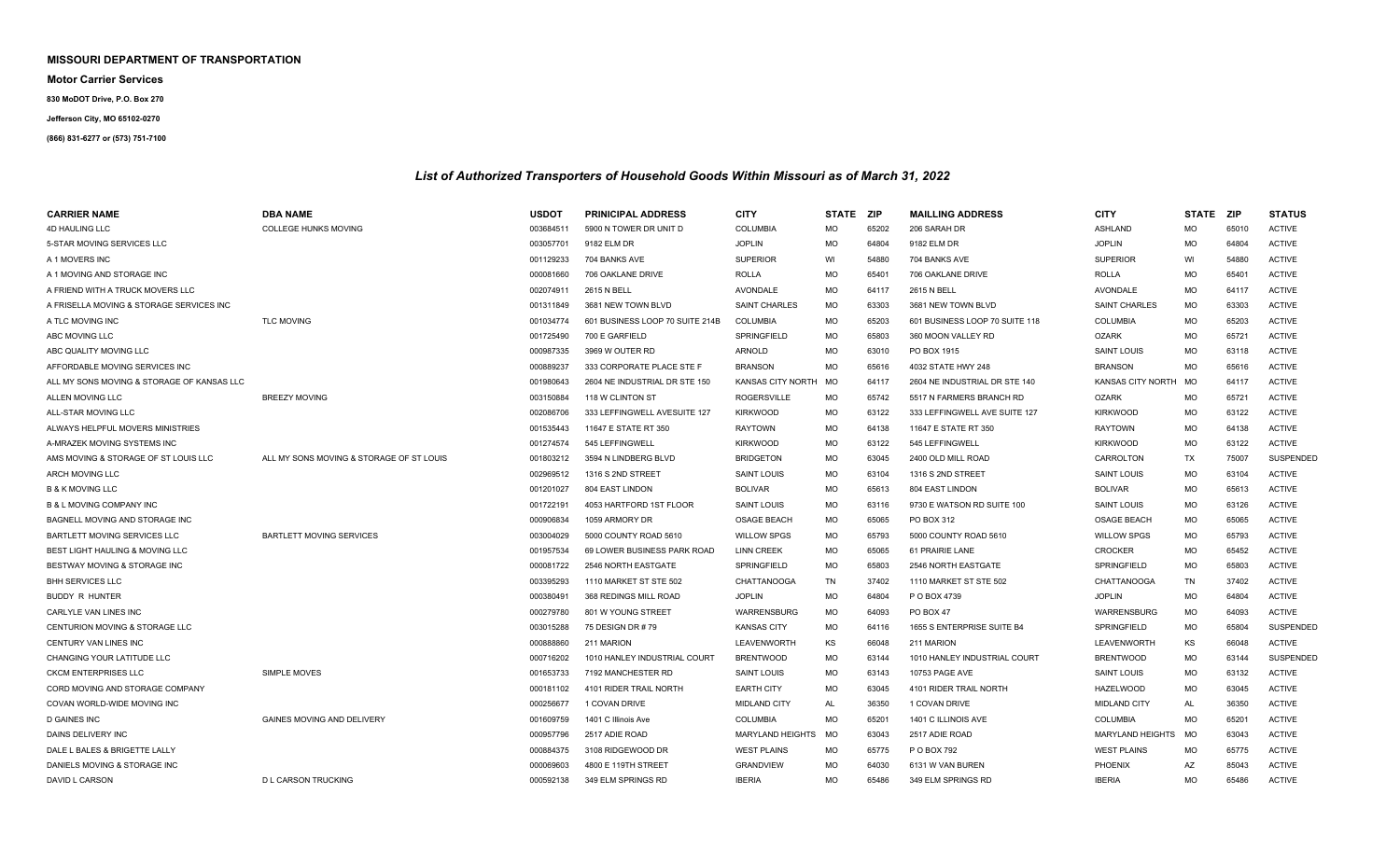| DAY TRANSFER COMPANY INC                  | DAY TRANSFER CO INC                                 | 002441154 | 2094 SOUTHERN EXPRESSWAY       | <b>CAPE GIRARDEAU</b> | <b>MO</b> | 63701 | 2094 SOUTHERN EXPRESSWAY             | <b>CAPE GIRARDEAU</b> | <b>MO</b>    | 63703 | <b>ACTIVE</b>    |
|-------------------------------------------|-----------------------------------------------------|-----------|--------------------------------|-----------------------|-----------|-------|--------------------------------------|-----------------------|--------------|-------|------------------|
| DIELMAN MOVING & STORAGE INC              |                                                     | 001712112 | 8918 MANCHESTER RD             | <b>BRENTWOOD</b>      | MO        | 63144 | 8918 MANCHESTER RD                   | <b>BRENTWOOD</b>      | MO           | 63144 | <b>ACTIVE</b>    |
| DODGE MOVING AND STORAGE CO INC           |                                                     | 000073351 | 13390 LAKEFRONT DRIVE          | <b>EARTH CITY</b>     | MO        | 63045 | 13390 LAKEFRONT DRIVE                | <b>EARTH CITY</b>     | <b>MO</b>    | 63045 | <b>ACTIVE</b>    |
| DUNCAN MOVING & STORAGE INC               |                                                     | 000081875 | 2061 OLD ST JAMES ROAD         | <b>ROLLA</b>          | MO        | 65401 | 2061 OLD ST JAMES ROAD               | ROLLA                 | MO           | 65401 | <b>SUSPENDED</b> |
| <b>EMGENT LLC</b>                         | AT YOUR SERVICE MOVING                              | 003508289 | 10117 PINEHURST DR             | <b>SAINT LOUIS</b>    | MO        | 63114 | 10117 PINEHURST DR                   | <b>SAINT LOUIS</b>    | MO           | 63114 | <b>ACTIVE</b>    |
| E-Z MOVING & DELIVERIES LLC               | <b>BETTER MOVING</b>                                | 001712691 | 320 BROOKS DR SUITE 103        | <b>HAZELWOOD</b>      | MO        | 63042 | 320 BROOKS DR SUITE 103              | <b>HAZELWOOD</b>      | MO           | 63042 | <b>ACTIVE</b>    |
| FEDERAL/GATEWAY MOVING & STORAGE LLC      |                                                     | 000642945 | 1975 WALTON ROAD               | OVERLAND              | MO        | 63114 | 1975 WALTON ROAD                     | OVERLAND              | MO           | 63114 | <b>ACTIVE</b>    |
| FINKBINER TRANSFER AND STORAGE CO         |                                                     | 000081905 | 2215 N BURTON                  | SPRINGFIELD           | MO        | 65803 | 2215 N BURTON                        | SPRINGFIELD           | MO           | 65803 | <b>ACTIVE</b>    |
| FRY-WAGNER MOVING & STORAGE CO.           |                                                     | 000133959 | 3700 RIDER TRAIL SOUTH         | <b>EARTH CITY</b>     | MO        | 63045 | 3700 RIDER TRAIL SOUTH               | <b>EARTH CITY</b>     | MO           | 63045 | <b>ACTIVE</b>    |
| <b>GEROLD MOVING &amp; WAREHOUSING CO</b> |                                                     | 000325848 | 435 HECKER STREET LANE         | <b>BELLEVILLE</b>     | H.        | 62221 | 435 HECKER STREET LANE               | <b>BELLEVILLE</b>     | $\mathsf{I}$ | 62221 | SUSPENDED        |
| <b>GUARDIAN RELOCATION INC</b>            |                                                     | 000732092 | 1113 S FRANKLIN ROAD           | <b>INDIANAPOLIS</b>   | IN        | 46239 | 1113 S FRANKLIN ROAD                 | <b>INDIANAPOLIS</b>   | IN           | 46239 | <b>ACTIVE</b>    |
| H A CRAWFORD ASSOCIATED VAN SERVICE INC   |                                                     | 000071355 | 1112 WEST BUSINESS 60          | <b>DEXTER</b>         | <b>MO</b> | 63841 | PO BOX 518                           | <b>DEXTER</b>         | MO           | 63841 | <b>ACTIVE</b>    |
| HANDYMAN HAULERS LLC                      |                                                     | 000900707 | 6720 W HATTON CHAPEL ROAD      | <b>COLUMBIA</b>       | MO        | 65202 | 6720 HATTON CHAPEL ROAD              | <b>COLUMBIA</b>       | <b>MO</b>    | 65202 | <b>ACTIVE</b>    |
| <b>HAROLD WILLIAMS</b>                    |                                                     | 000077984 | 17972 N OUTER ROAD             | <b>DEXTER</b>         | MO        | 63841 | P O BOX 69                           | <b>DEXTER</b>         | MO           | 63841 | <b>ACTIVE</b>    |
| HAROLD WILLIAMS MOVING CO INC             |                                                     | 000562789 | 1010 N OUTER RD                | <b>DEXTER</b>         | MO        | 63841 | PO BOX 69                            | <b>DEXTER</b>         | <b>MO</b>    | 63841 | <b>ACTIVE</b>    |
| HAZZARD MOVING & STORAGE CO               |                                                     | 001279879 | 3728 MARKET ST SUITE 170       | <b>ST LOUIS</b>       | MO        | 63110 | 3728 MARKET ST STE 170               | <b>ST LOUIS</b>       | <b>MO</b>    | 63110 | <b>ACTIVE</b>    |
| HMB HUNKS LLC                             | COLLEGE HUNKS HAULING JUNK AND COLLEGE HUNKS MOVING | 002208549 | 1440 N WARSON RD               | <b>SAINT LOUIS</b>    | MO        | 63132 | 1440 N WARSON RD                     | <b>SAINT LOUIS</b>    | MO           | 63132 | <b>ACTIVE</b>    |
| IN HOUSE DELIVERY LLC                     |                                                     | 003144629 | 7330 OZARK RD                  | <b>KANSAS CITY</b>    | MO        | 64129 | 7330 OZARK RD                        | <b>KANSAS CITY</b>    | MO           | 64129 | <b>ACTIVE</b>    |
| <b>INTEGRITY ENTERPRISE LLC</b>           | <b>RENT A VET MOVERS</b>                            | 002526041 | 412 HITCHING POST CT           | <b>SAINT CHARLES</b>  | <b>MO</b> | 63304 | 412 HITCHING POST CT                 | <b>ST CHARLES</b>     | MО           | 63304 | <b>ACTIVE</b>    |
| <b>J &amp; C ENTERPRISES INC</b>          |                                                     | 000714664 | 10966 GRAVOIS INDUSTRIAL CT    | <b>ST LOUIS</b>       | MO        | 63144 | 10966 GRAVOIS INDUSTRIAL CT          | <b>ST LOUIS</b>       | MO           | 63128 | <b>ACTIVE</b>    |
| <b>JACOB R KELLER</b>                     | AFFORDABLE BOX COMPANY                              | 002455026 | 139 INDUSTRIAL PARK DR STE E   | <b>HOLLISTER</b>      | MO        | 65672 | 4032 STATE HWY 248                   | <b>BRANSON</b>        | MO           | 65616 | <b>ACTIVE</b>    |
| JAMES B STUDDARD TRANSFER AND STG CO INC  | STUDDARD MOVING & STORAGE                           | 000099388 | 782 SENECA STREET              | LEAVENWORTH           | KS        | 66048 | 201 COMMERCIAL ST                    | LEAVENWORTH           | ΚS           | 66048 | <b>ACTIVE</b>    |
| <b>JEFFERY LODIKE</b>                     | <b>GOOD FELLAS MOVING</b>                           | 002925642 | 1278 WESFORD WAY               | <b>HERCULANEUM</b>    | MO        | 63048 | 1278 WESFORD WAY                     | <b>HERCULANEUM</b>    | МO           | 63048 | <b>ACTIVE</b>    |
| <b>JOHN J CAMPBELL</b>                    | W W MOVING                                          | 000500025 | 3624 EAGLES HILL RIDGE         | <b>ST CHARLES</b>     | <b>MO</b> | 63303 | 3624 EAGLES HILL RIDGE               | <b>SAINT CHARLES</b>  | <b>MO</b>    | 63303 | <b>ACTIVE</b>    |
| JOHNSON LOGISTICS KANSAS LLC              | JOHNSON STORAGE & MOVING CO- MISSOURI               | 002269408 | 1936 NW LOWER SILVER LAKE RD   | <b>TOPEKA</b>         | KS        | 66608 | 1936 NW LOWER SILVER LK RD           | <b>TOPEKA</b>         | ΚS           | 66608 | <b>ACTIVE</b>    |
| K HENNING ENTERPRISES LLC                 | COLLEGE HUNKS HAULING JUNK AND COLLEGE HUNKS MOVING | 003737975 | 6603C ROYAL ST STE B           | PLEASANT VALLEY       | MO        | 64068 | 6603C ROYAL ST STE B                 | PLEASANT VALLEY       | <b>MO</b>    | 64068 | <b>ACTIVE</b>    |
| KANSAS CITY MOVING & STORAGE INC          |                                                     | 001280292 | 409 SE THOMPSON DRIVE          | <b>LEES SUMMIT</b>    | MO        | 64082 | 409 SE THOMPSON DRIVE                | <b>LEES SUMMIT</b>    | MO           | 64082 | <b>ACTIVE</b>    |
| <b>KC MOVERS LLC</b>                      |                                                     | 003202491 | 17112 E SALISBURY RD           | INDEPENDENCE          | MO        | 64056 | 17112 E SALISBURY RD                 | <b>INDEPENDENCE</b>   | <b>MO</b>    | 64056 | <b>ACTIVE</b>    |
| LANGMART CORPORATION                      | J & B MOVING                                        | 001713431 | 419 EAST 5TH                   | WASHINGTON            | MO        | 63090 | 419 EAST 5TH                         | WASHINGTON            | MO           | 63090 | <b>SUSPENDED</b> |
| LARRY GENE HENTHORN                       | <b>ACT MOVING &amp; HAULING</b>                     | 002135291 | 4658 W 7TH STREET              | <b>JOPLIN</b>         | MO        | 64801 | 4658 W 7TH STREEET                   | <b>JOPLIN</b>         | MO           | 64801 | <b>ACTIVE</b>    |
| LET'S GET MOVING LLC                      | <b>LET'S GET MOVING</b>                             | 002920530 | 8519 N RHODE AVE               | <b>KANSAS CITY</b>    | MO        | 64153 | 8519 N RHODE AVE                     | <b>KANSAS CITY</b>    | <b>MO</b>    | 64153 | <b>ACTIVE</b>    |
| LIBERTY MOVING SERVICES LLC               |                                                     | 001717601 | <b>1669 EAST TURNER STREET</b> | SPRINGFIELD           | MO        | 65804 | 1669 E TURNER ST                     | SPRINGFIELD           | <b>MO</b>    | 65803 | <b>ACTIVE</b>    |
| LION MOVING LLC                           |                                                     | 002524279 | 918 LEMAY FERRY RD             | <b>SAINT LOUIS</b>    | MO        | 63125 | 918 LEMAY FERRY RD                   | <b>SAINT LOUIS</b>    | MO           | 63125 | <b>ACTIVE</b>    |
| LUTTRELL MOVING AND STORAGE LLC           |                                                     | 002007515 | 909 ENTERPRISE                 | <b>CAPE GIRARDEAU</b> | <b>MO</b> | 63703 | 909 ENTERPRISE                       | CAPE GUARDEAU         | <b>MO</b>    | 63703 | <b>ACTIVE</b>    |
| MAIN LINE HAULING CO LLC                  |                                                     | 000066053 | 2000 LOFTING IND DR            | <b>ST CLAIR</b>       | MO        | 63077 | P O BOX 520                          | <b>ST CLAIR</b>       | <b>MO</b>    | 63077 | <b>ACTIVE</b>    |
| MALLORY MOVING & STORAGE INC              |                                                     | 000884629 | 2069 OLD ST JAMES RD           | <b>ROLLA</b>          | MO        | 65401 | 9807 BROWN LN                        | <b>AUSTIN</b>         | TX           | 78754 | <b>ACTIVE</b>    |
| MALLORY VAN AND STORAGE INC               |                                                     | 000164554 | 2713 INDUSTRIAL BLVD           | JEFFERSON CITY        | MO        | 65109 | PO BOX 105800                        | <b>JEFFERSON CITY</b> | MO           | 65110 | SUSPENDED        |
| MARESH MOVING LLC                         | <b>JOMO MOVING</b>                                  | 003131598 | 2303 S LOMA LINDA DR           | <b>JOPLIN</b>         | MO        | 64804 | 2714 S MICHIGAN AVE                  | <b>JOPLIN</b>         | <b>MO</b>    | 64804 | <b>ACTIVE</b>    |
| MCDERMOTT MOVING COMPANY LLC              |                                                     | 001700614 | <b>3006 N UNION</b>            | <b>INDEPENDENCE</b>   | MO.       | 64050 | 3052 W GEOSPACE DRIVE                | <b>INDEPENDENCE</b>   | MО           | 64056 | <b>ACTIVE</b>    |
| MCGUIRE MOVING & STORAGE INC              |                                                     | 000543880 | 8645 SOUTH BROADWAY            | <b>SAINT LOUIS</b>    | <b>MO</b> | 63111 | 8645 SOUTH BROADWAY                  | <b>SAINT LOUIS</b>    | <b>MO</b>    | 63111 | <b>ACTIVE</b>    |
| MCR BUSINESS GROUP LLC                    | COLLEGE HUNKS HAULING JUNK AND COLLEGE HUNKS MOVING | 003649857 | 4041 SW BENZIGER DR            | <b>LEES SUMMIT</b>    | <b>MO</b> | 64082 | 4041 SW BENZIGER DR                  | <b>LEES SUMMIT</b>    | MO.          | 64082 | <b>ACTIVE</b>    |
| METRO WIDE MOVERS LLC                     |                                                     | 001846651 | 917 NW JEFFERSON ST            | <b>BLUE SPRINGS</b>   | MO        | 64015 | 917 NW JEFFERSON ST                  | <b>BLUE SPRINGS</b>   | MO           | 64015 | <b>ACTIVE</b>    |
| MID CONTINENT VAN SERVICE, INC            |                                                     | 000051442 | 148 MILLWELL DRIVE #1          | MARYLAND HEIGHTS      | MO        | 63043 | 148 MILLWELL DRIVE #1                | MARYLAND HEIGHTS      | MO           | 63043 | <b>ACTIVE</b>    |
| MIKES MOVING COMPANY LLC                  |                                                     | 002090102 | 2430 S 11TH STREET             | SAINT JOSEPH          | MO        | 64503 | 2430 S 11TH STREET                   | SAINT JOSEPH          | MO           | 64503 | <b>SUSPENDED</b> |
| MOORE TRANSPORTATION SERVICES INC         |                                                     | 000601318 | 1457 GRANDVIEW DR              | WARRENSBURG           | MO        | 64093 | 1201 ARTHUR AVE % CHARTER PROPERTIES | ELK GROVE VILLAGE     | - 11         | 60007 | <b>ACTIVE</b>    |
| MOORE'S PACKING AND MOVING SERVICES LLC   |                                                     | 003284965 | 7857 LAWRENCE 1105             | <b>MOUNT VERNON</b>   | MO        | 65712 | 7857 LAWRENCE 1105                   | <b>MOUNT VERNON</b>   | MO           | 65712 | <b>ACTIVE</b>    |
| MOOVERS OF KC NORTH LLC                   |                                                     | 002862072 | 4201 NE 34TH ST                | <b>KANSAS CITY</b>    | MO        | 64117 | PO BOX 270503                        | <b>KANSAS CITY</b>    | MO           | 64127 | <b>ACTIVE</b>    |
| MOVING KINGS LLC                          |                                                     | 003036249 | 4804 NOLAND RD                 | <b>KANSAS CITY</b>    | MO        | 64133 | 4804 NOLAND RD                       | <b>KANSAS CITY</b>    | MO           | 64133 | <b>ACTIVE</b>    |